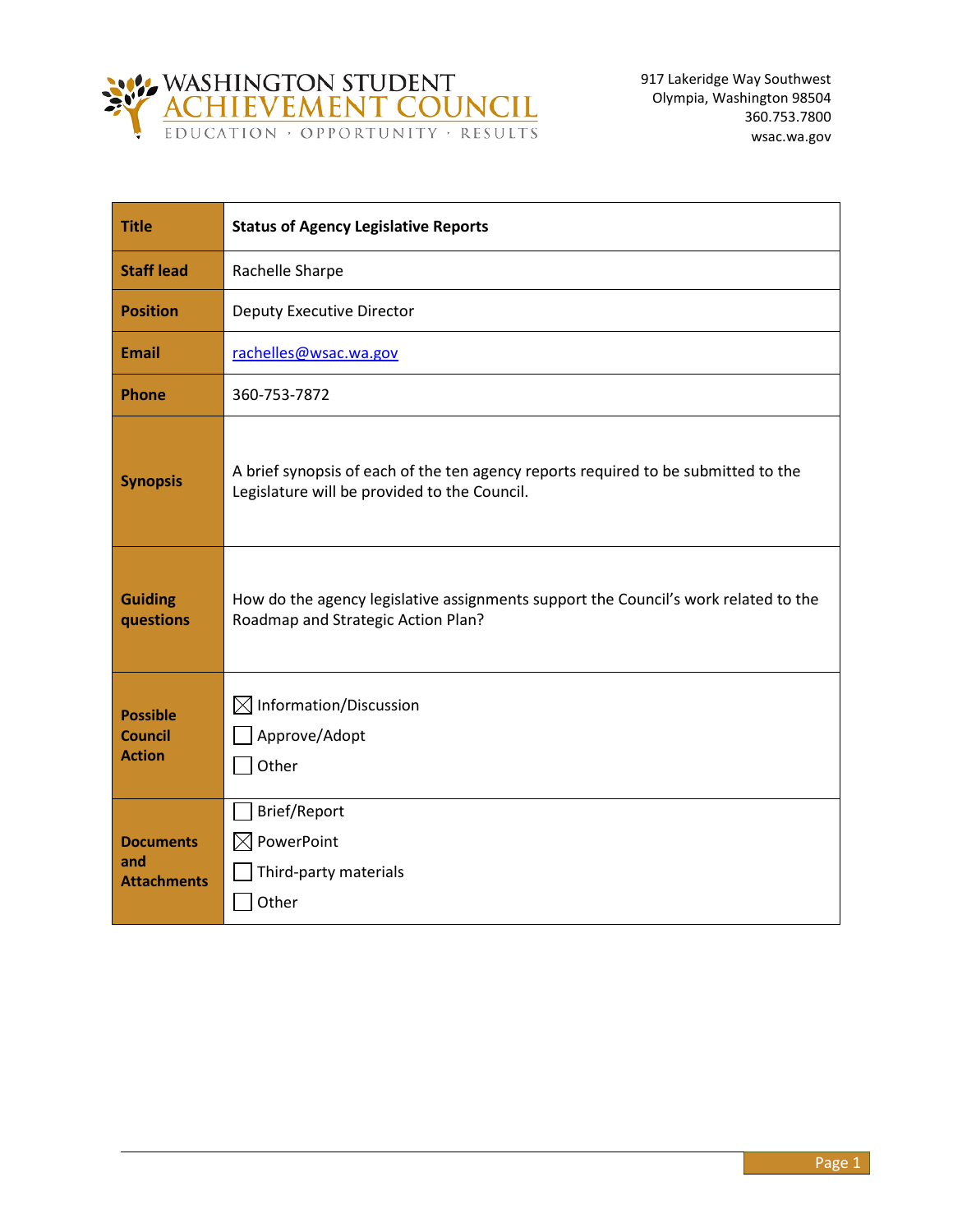

## WSAC Legislative & Other Reports for 2017 Session

Rachelle Sharpe, Deputy Executive Director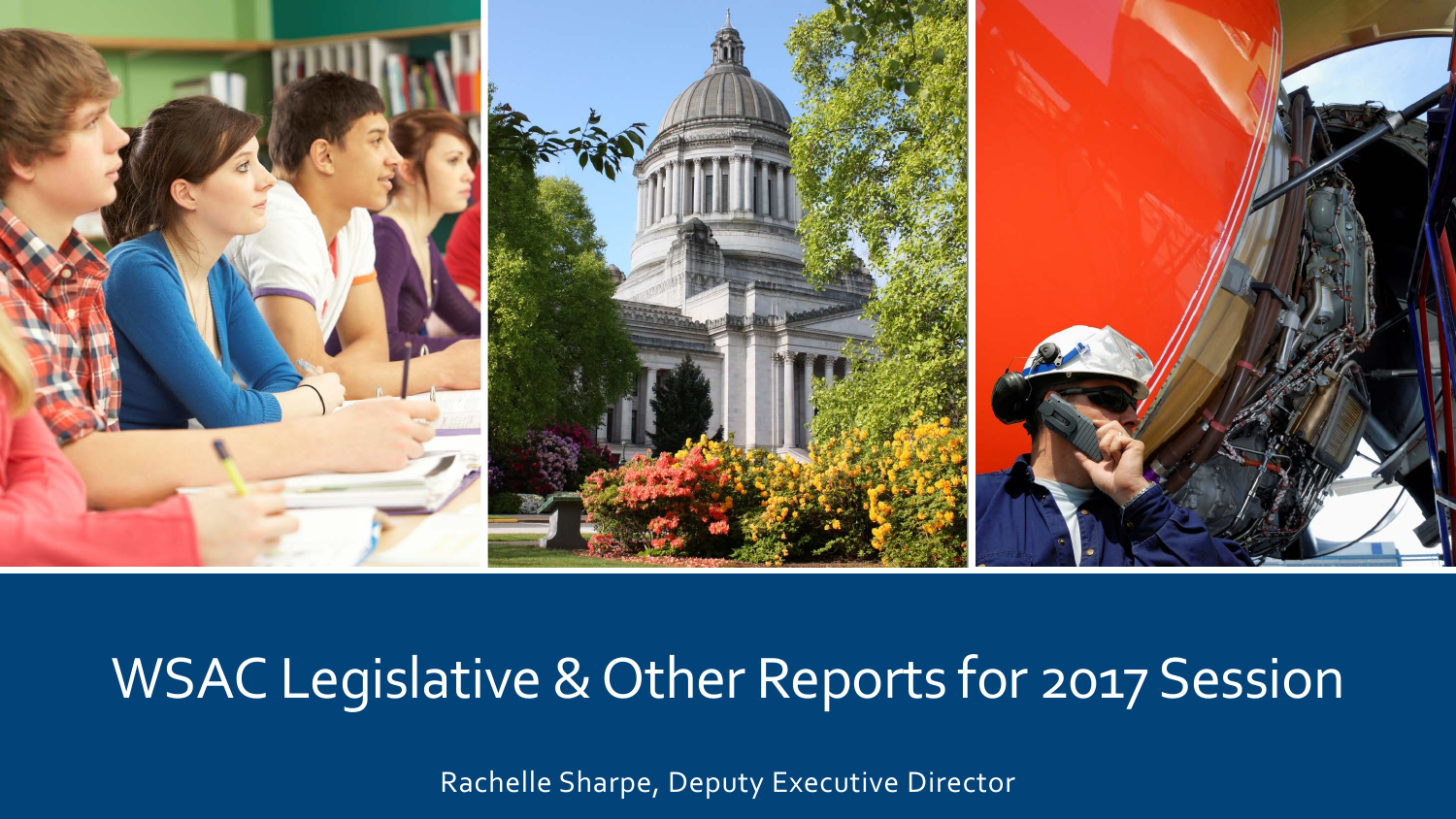## 2016-17 Legislative Reports

| <b>Report</b>                    | <b>Source</b>       | <b>Frequency</b> |
|----------------------------------|---------------------|------------------|
| <b>Strategic Action Plan</b>     | <u>28B.77.020</u>   | <b>Biennial</b>  |
| <b>Transfer</b>                  | 28B.77.220          | <b>Biennial</b>  |
| <b>STEM Alliance Report Card</b> | 28A.188.040         | Annual           |
| <b>Credit for Prior Learning</b> | <u>28B.77.230</u>   | Annual           |
| <b>Aerospace Loan</b>            | 28B.122.060         | Annual           |
| <b>GET Feasibility Study</b>     | 2ESSB 5954 Sec. 11  | One Time         |
| <b>Dual Credit</b>               | E2SHB 1546 Sec. 7   | <b>One Time</b>  |
| <b>SE King County Needs</b>      | 2ESHB 2376 Sec. 609 | <b>One Time</b>  |
| <b>For-Profit Oversight</b>      | 2ESHB 2376 Sec. 609 | One Time         |
| <b>College Bound Income</b>      | 2ESHB 2376 Sec. 610 | One Time         |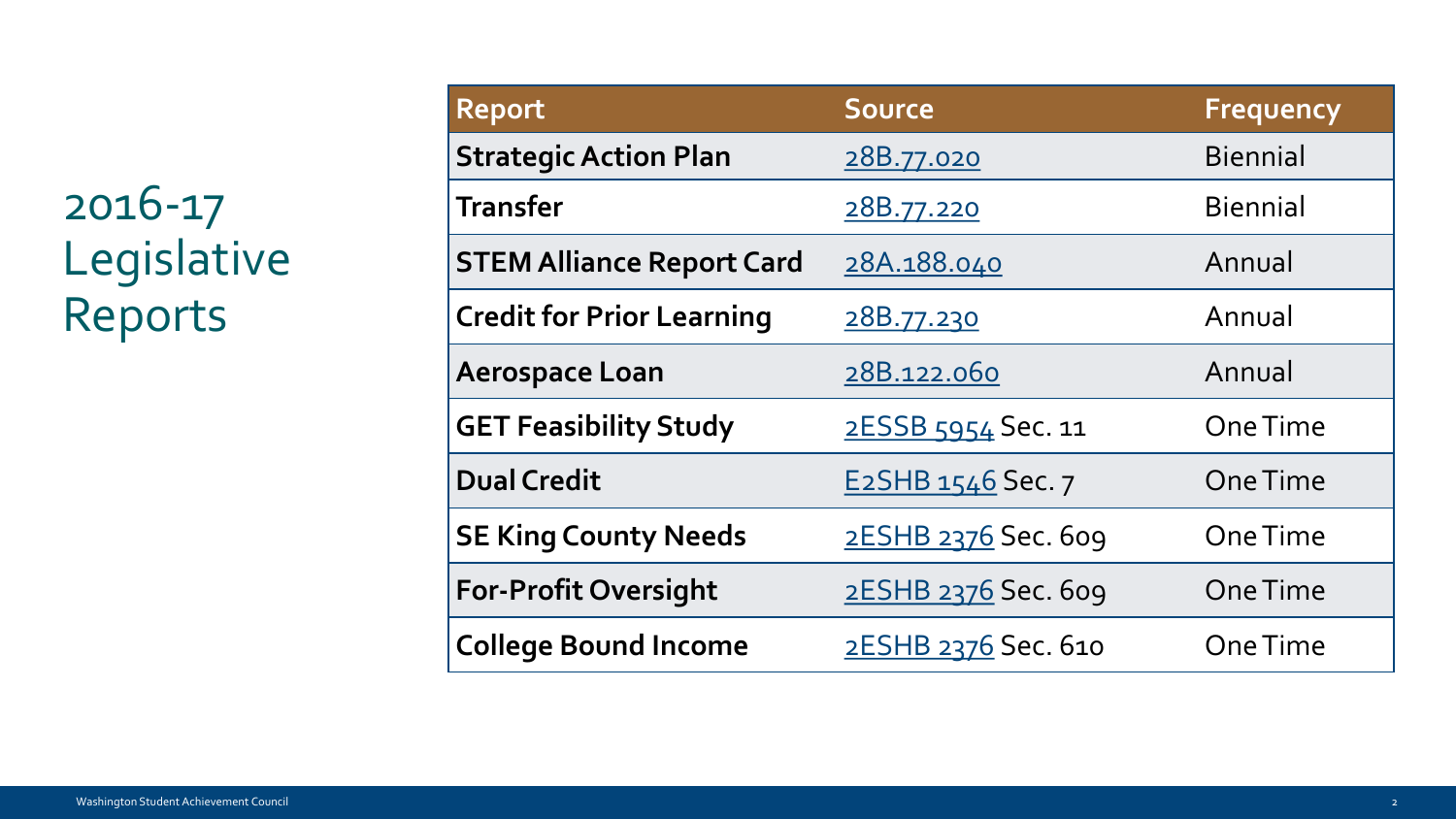## 2017-19 Strategic Action Plan

Report Findings

### **Overview**

WSAC priorities complement systemwide recommendations to make significant progress toward the state's attainment goals:

- Increase high school graduation
- Improve college and career preparedness
- Increase college completion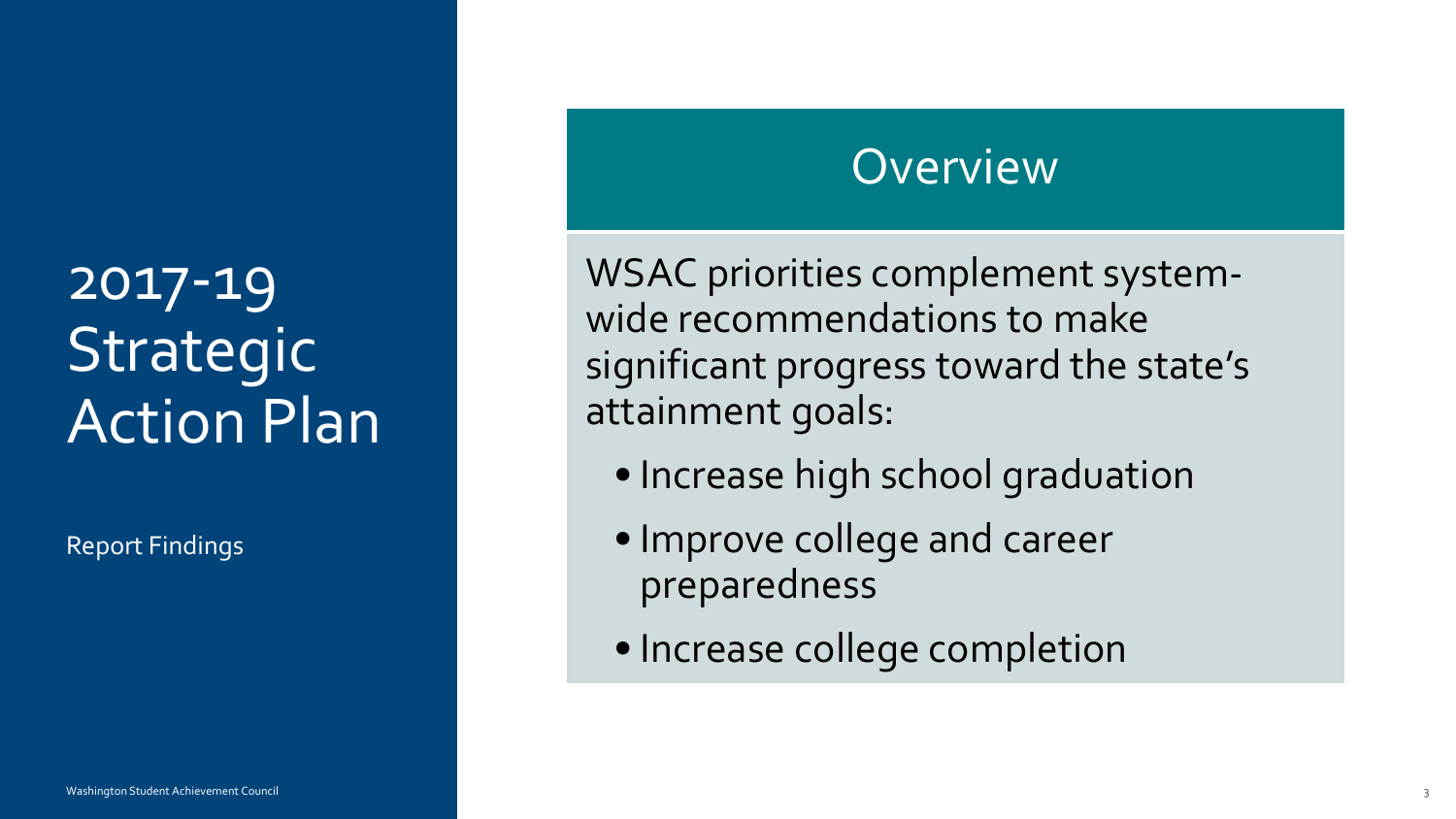- Washington students who transfer are more likely to finish a bachelor's degree than in other states.
- The number of transfer degrees awarded has been increasing.
- New transfer pathways are offered.
- Continued collaboration and integration will improve transfer.

## Transfer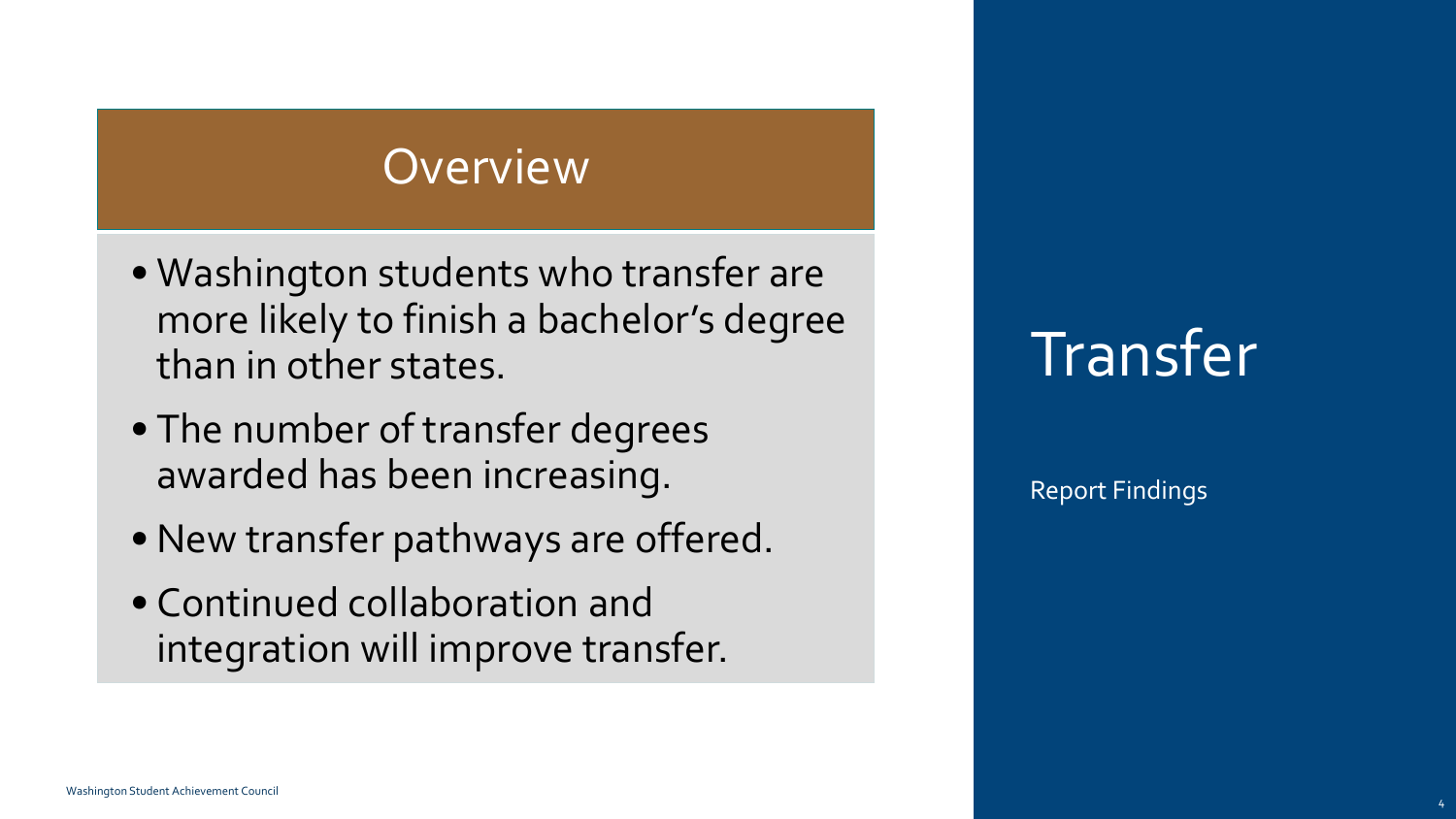## **STEM** Alliance 2017 STEM Education Report Card

#### Report Findings

**WASHINGTON STATE**<br>STEM EDUCATION NOVATION ALLIANCE

2017 **STEM Education** Report Card





#### **Overview**

The report includes three high-impact policy recommendations:

- Increase support for underrepresented populations in STEM fields.
- Ensure our education system is STEM ready.
- Expand opportunities for careerconnected learning.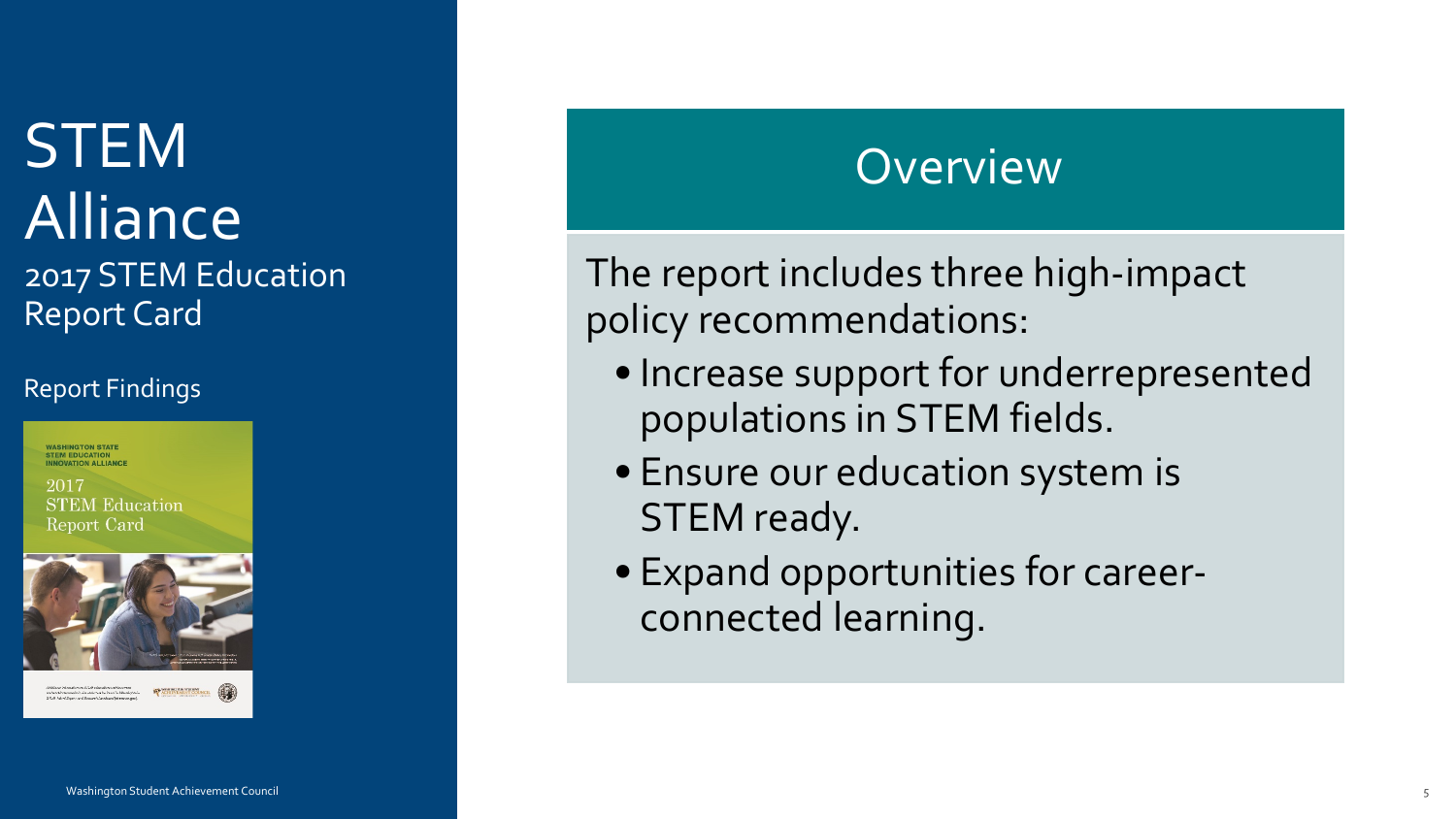- Report includes an analysis of credits awarded for prior learning at Washington public and independent colleges and universities.
- In 2015-16, Washington schools awarded nearly 225,000 academic quarter credits based on prior learning, reducing time to credential for thousands of students.

Academic Credit for Prior Learning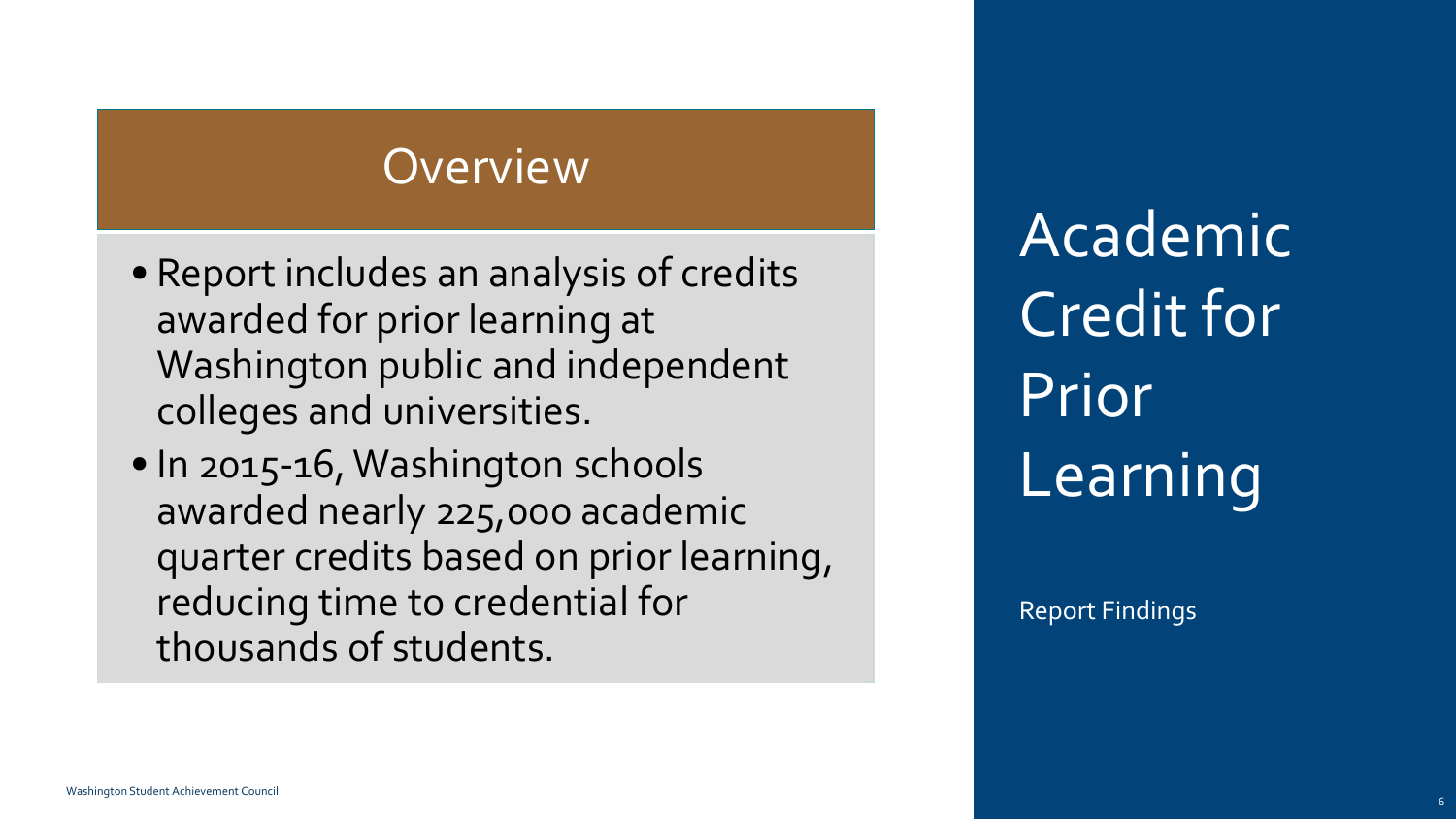## Aerospace Loans

Report Findings

#### **Overview**

- Low-interest loans are offered for students in short training programs at Edmonds and Renton Tech.
- Program demand has diminished. 76 applicants were funded in 2015-16.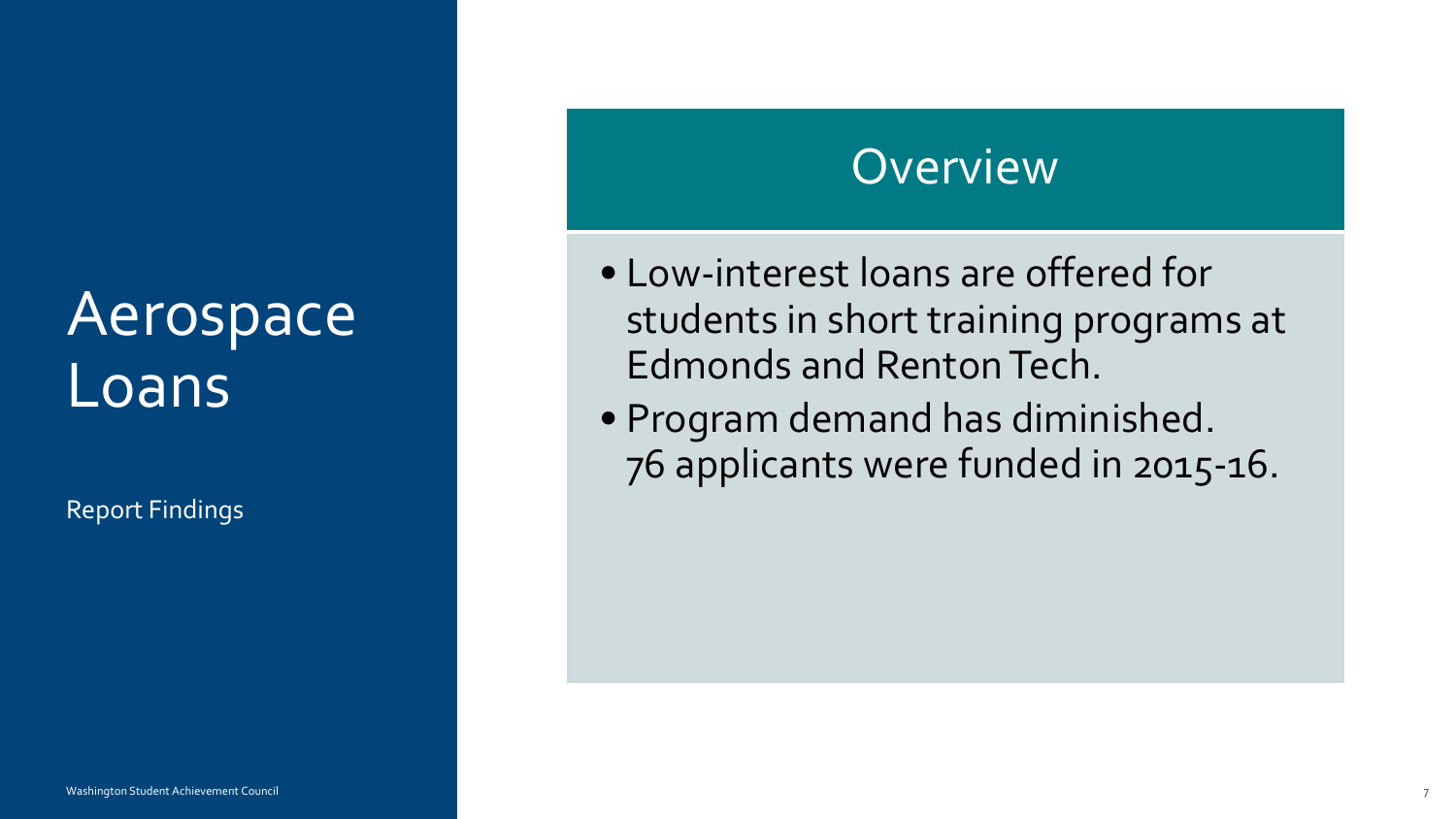- Tuition reductions have improved GET's funded status; future unit prices may be lower than \$163/\$172.
- The GET committee is still exploring the feasibility of offering a Washington 529 college savings plan.
- GET was able to temporarily waive state refund penalties and remain financially solvent.

GET **Feasibility** Study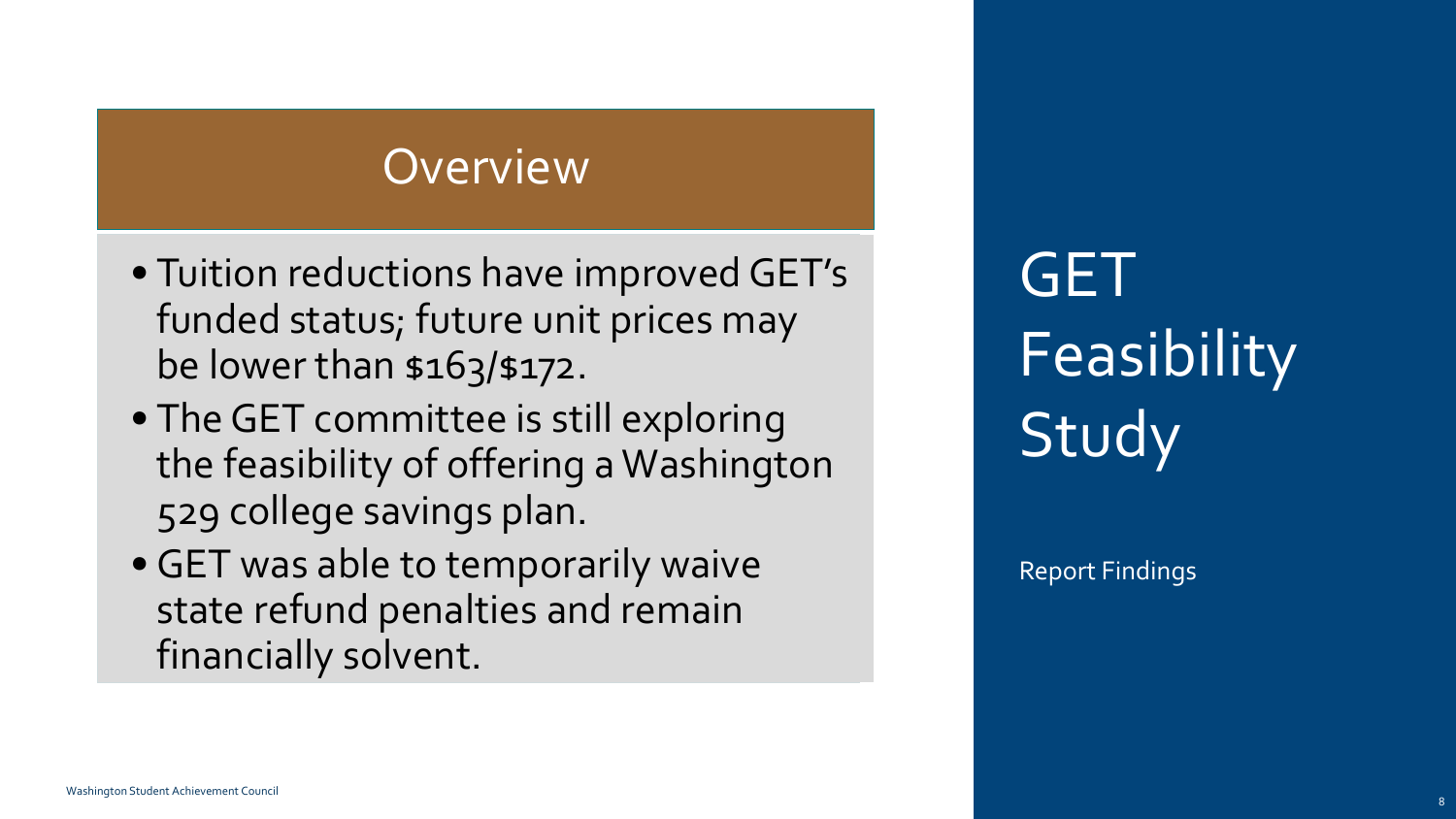## Dual Credit

Report Findings

#### **Overview**

- Washington high school students have greater access to dual-credit programs.
- Nearly half of all Washington high school students participated in dual credit programs in 2014-15.
- Additional funding could improve equity gaps in dual credit participation.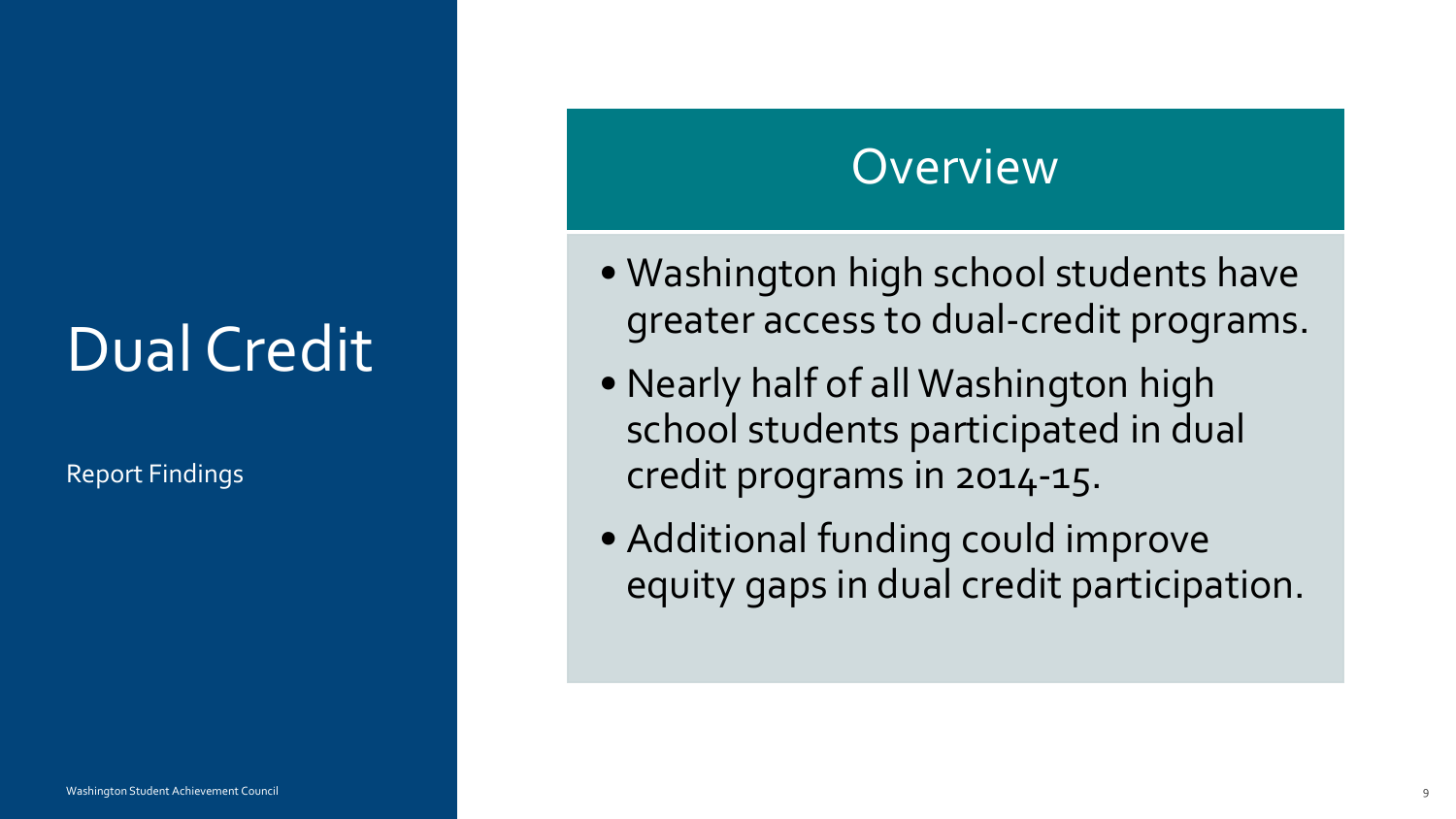- The assessed population includes highest proportion of adults with some college and no degree.
- Area's high school students attend college at a rate similar to state average.
- Demands are high for flexible programs and blended learning options (rather than a new institution).

**SE King** County Needs Assessment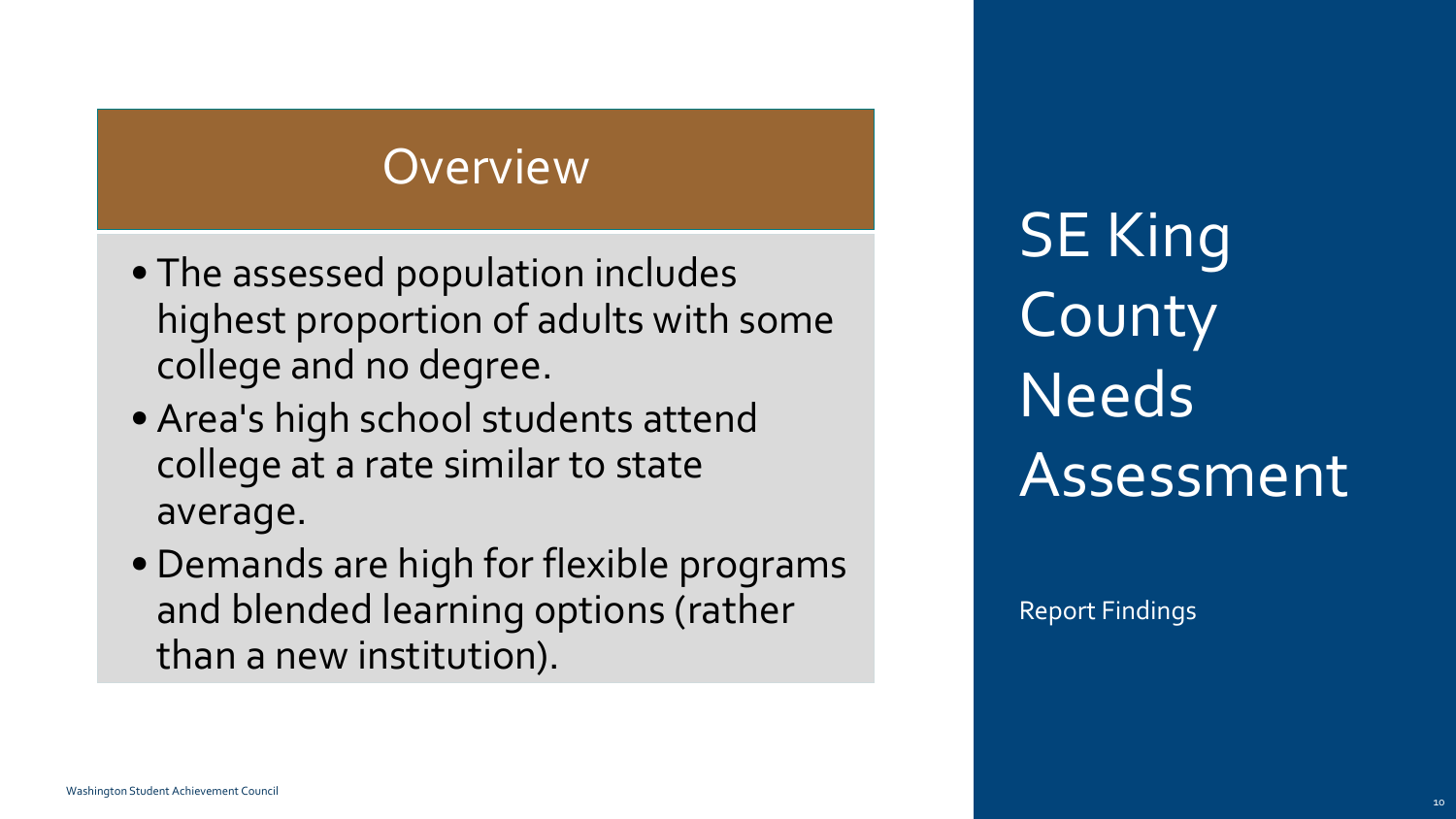# For-Profit Oversight

Report Findings

#### **Overview**

The report recommends the following collaborative efforts:

- Development of principles for administrative improvements.
- Enhanced alignment (WACS, metrics, data reporting).
- Implementation of workgroup to continue to improve oversight.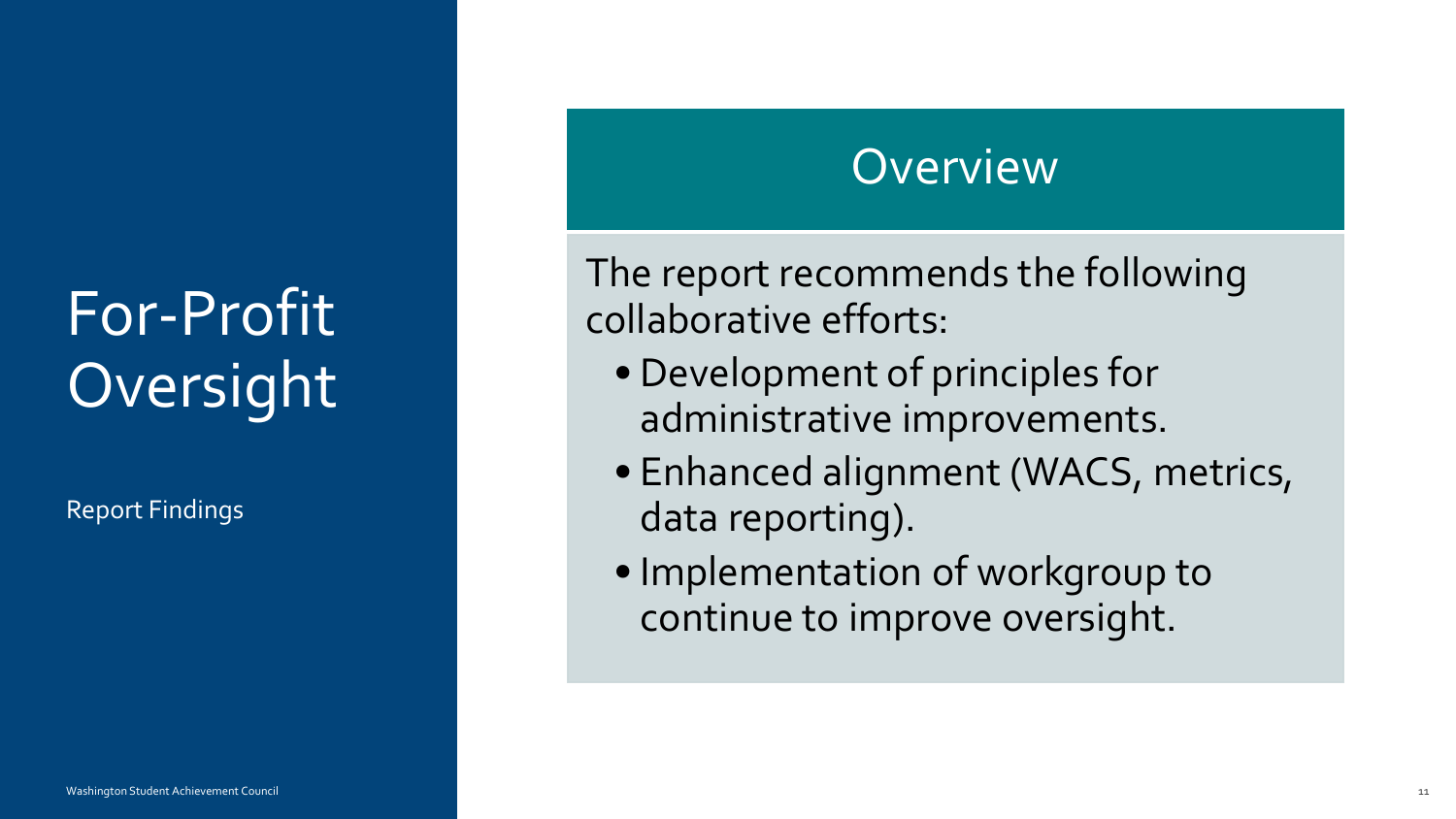- Academic outcomes are strong for College Bound Scholars.
- Applications continue to be strong; students graduate at statewide rate.
- Postsecondary participation and persistence is above average, and most are scholarship-eligible.

**College** Bound Income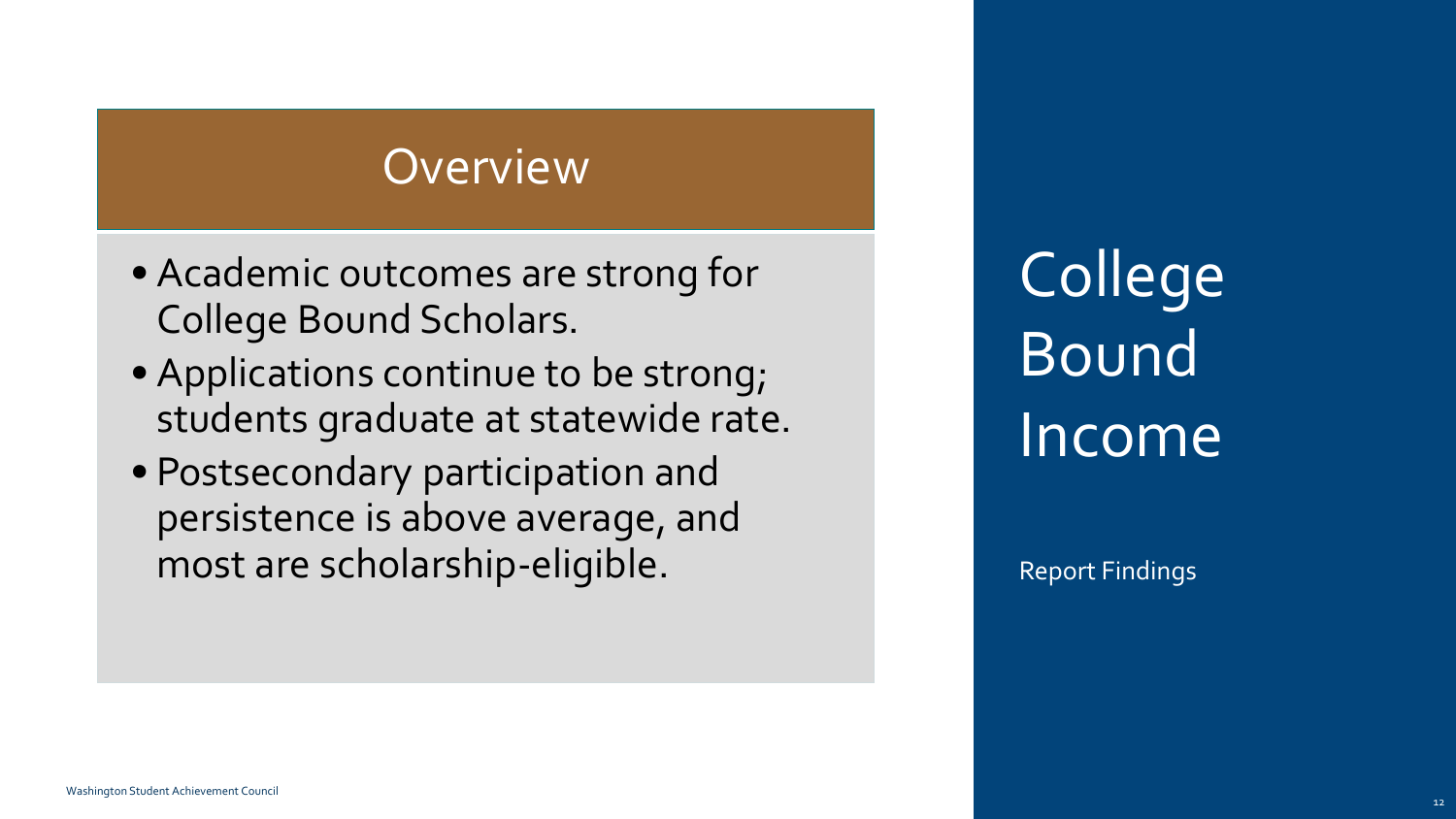

|  |  | ABOUT US Y MEETINGS Y POLICY Y FINANCIAL AID Y ADMINISTRATION Y OUTREACH & READINESS Y |
|--|--|----------------------------------------------------------------------------------------|
|  |  |                                                                                        |

home » reports and publications

#### **REPORTS AND PUBLICATIONS**

Below are reports produced by the Washington Student Achievement Council since its inception on July 1, 2012. Reports and publications predecessor agency, the Higher Education Coordinating Board (HECB), can be found in our archives.

| Financial Aid & Affordability | Policy & Research | Roadmap & Strategic Planning |
|-------------------------------|-------------------|------------------------------|